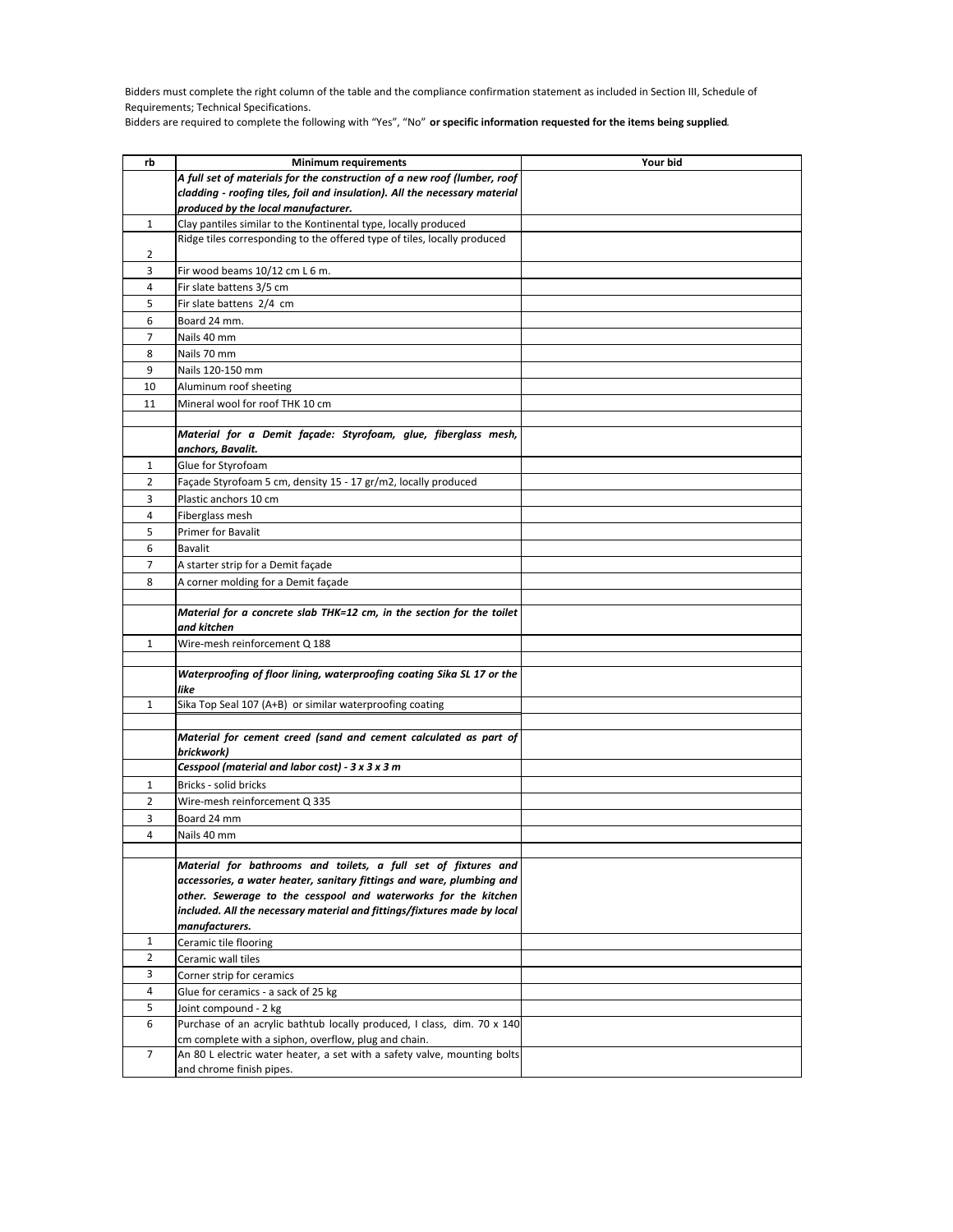| 8        | A sink with a hot/cold water tap - a ceramic sink dim. 58 x 46, the            |  |
|----------|--------------------------------------------------------------------------------|--|
|          | manufacturer is Keramika Mladenovac or similar. The sink is to be              |  |
|          | delivered with corresponding anchors, brass screws and rubber shims.           |  |
|          | The item includes a plastic siphon with a rosette, plug and chain.             |  |
|          |                                                                                |  |
| 9        | Procurement of a complete toilet with components, locally produced by          |  |
|          | Keramika Mladenovac or similar, I class, a full set with rubber shims and      |  |
|          | brass bolts, with an MDF toilet seat                                           |  |
| 10       | Purchase of a plastic wall-mounted low pull-chain toilet tank                  |  |
| 11       | A mirror, dim. 40 x 60 cm, with a glass shelf.                                 |  |
| 12       | A basin tap, wall-mounted, chrome finish, single lever, for hot and cold       |  |
|          | water<br>Purchase of a wall-mounted, chrome, single lever bath tap for hot and |  |
| 13       | cold water, with a hose and shower head, for the bathtub.                      |  |
| 14       | Purchase of a chrome finish soap holder                                        |  |
| 15       | Purchase of a chrome finish towel rail                                         |  |
| 16       | Purchase of a chrome finish toilet paper holder                                |  |
| 17       | A toilet bowl brush with stand                                                 |  |
| 18       | Silicone - white                                                               |  |
|          | Electrical wiring - (for the washing machine, water heater, heater, a          |  |
|          | socket for a hair dryer).                                                      |  |
| 19       | Purchase of cable PP-Y 3 x 2.5 mm                                              |  |
| 20       | Purchase of cable PP-Y 3 x 1.5 mm                                              |  |
| 21       | Dry lining box 100 x 100 mm                                                    |  |
| 22       | Dry lining box f60                                                             |  |
| 23       | Dry lining box F 78                                                            |  |
| 24       | A horizontal serial indicator unit for the bathroom                            |  |
| 25       | Safety plug (Schuko socket)                                                    |  |
| 26       | Backelite lamp holder E 27                                                     |  |
| 27       | Insulating tape                                                                |  |
| 28       | Gypsum powder                                                                  |  |
| 29       | A 2000W bathroom heater with a stainless steel sheet diffuser                  |  |
|          | Water and sewage piping                                                        |  |
|          |                                                                                |  |
| 30       | Polypropylene water pipes                                                      |  |
|          | f 25                                                                           |  |
|          | f 20                                                                           |  |
| 31       | Polypropylene valve with a cap                                                 |  |
|          | f 25                                                                           |  |
|          | f 20                                                                           |  |
| 32       | EK valve 1/2" to 3/8"                                                          |  |
| 33       | Washing machine tap                                                            |  |
| 34       | Polypropylene elbow                                                            |  |
|          | f 25                                                                           |  |
|          | f 20                                                                           |  |
| 35       | Polypropylene T piece                                                          |  |
|          | f 25                                                                           |  |
|          | f 20                                                                           |  |
| 36       | Polypropylene T piece f 25 / f 20                                              |  |
| 37       | Polypropylene reducing pipe f 25 / f 20                                        |  |
| 38       | Polypropylene bridge f 20                                                      |  |
| 39       | Polypropylene end elbow f 20                                                   |  |
| 40       | PVC sewerage pipe                                                              |  |
|          | f 110/2000                                                                     |  |
|          | f 110/1000                                                                     |  |
|          | f 110/500                                                                      |  |
|          | f 110/250                                                                      |  |
|          | f 50/2000                                                                      |  |
|          | f 50/1000                                                                      |  |
|          | f 50/500                                                                       |  |
|          | f 50/250                                                                       |  |
| 41       | PVC outlet f 50 with grating                                                   |  |
| 42<br>43 | A siphon for the washing machine<br>PVC Y-pipe                                 |  |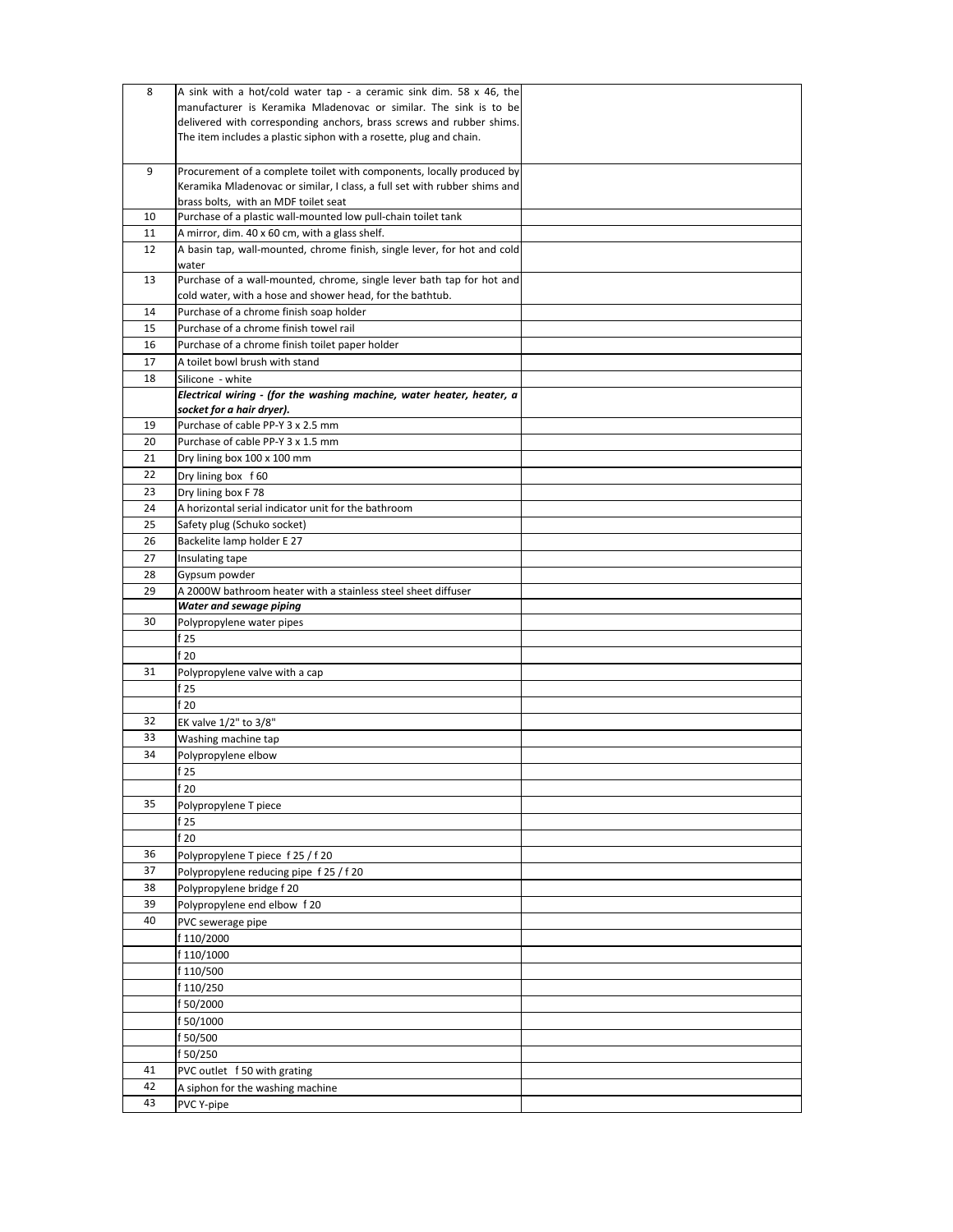|                | f 110/110                                                                                               |  |
|----------------|---------------------------------------------------------------------------------------------------------|--|
|                | f 110/50                                                                                                |  |
|                | f 50/50                                                                                                 |  |
| 44             | PVC bridge                                                                                              |  |
|                | f 110/45                                                                                                |  |
|                | f 110/90                                                                                                |  |
|                | f 50/45                                                                                                 |  |
|                | f 50/90                                                                                                 |  |
| 45             | PVC reducing pipe f 110/50                                                                              |  |
| 46             | Zinc-coated ventilation head f 150/110                                                                  |  |
|                | Water drain to the cesspool                                                                             |  |
| 47             |                                                                                                         |  |
|                | PVC drain pipe                                                                                          |  |
|                | f 160/2000                                                                                              |  |
|                | f 160/1000                                                                                              |  |
| 48<br>49       | PVC reducing pipe f 160/110                                                                             |  |
|                | PVC ventilation head f 110/70                                                                           |  |
|                | Water supply to the house                                                                               |  |
| 50             | Okiten hose f 32                                                                                        |  |
| 51             | Male fitting f 32/ to 3/4"                                                                              |  |
| 52             | Polypropylene female threaded socket f 25                                                               |  |
|                |                                                                                                         |  |
|                | Material for a party wall in the bathroom made of moisture resistant                                    |  |
|                | drywall, and closing of window openings in the rooms                                                    |  |
| 1              | Moisture resistant drywall - 12.5 mm - 1250/2750                                                        |  |
| 2              | Filling 5 kg                                                                                            |  |
| 3              | CW-Profile 75x0.6 -2750 mm                                                                              |  |
| 4              | UW-Profile 75x40x0.6 - 4000 mm                                                                          |  |
| 6              | Screws TN 25                                                                                            |  |
| 8              | Anchors with screws K 6/35 mm,                                                                          |  |
| 10             | Mineral wool 50 mm                                                                                      |  |
|                |                                                                                                         |  |
|                |                                                                                                         |  |
|                | Material for a drywall partition in the attic                                                           |  |
| 1              | Moisture resistant drywall - 12.5 mm - 1250/2750                                                        |  |
| 2              | Filling 5 kg                                                                                            |  |
| 3              | CW-Profile 75x0.6 -2750 mm                                                                              |  |
| 4              | UW-Profile 75x40x0.6 - 4000 mm                                                                          |  |
| 5              | Screws TN 25                                                                                            |  |
| 6              | Anchors with screws K 6/35 mm,                                                                          |  |
| $\overline{7}$ | Mineral wool 50 mm                                                                                      |  |
|                |                                                                                                         |  |
|                | Power distribution in OG conduits on the walls in the rooms and                                         |  |
|                | kitchen - per source current. All the necessary material is produced by                                 |  |
|                | the local manufacturer.                                                                                 |  |
| $\mathbf{1}$   | Cable PP - Y 3 x 1.5                                                                                    |  |
| $\overline{2}$ | Cable PP - Y 3 x 2.5                                                                                    |  |
| 3              | Cable PP - Y 3 x 3.5                                                                                    |  |
| 4              | PVC conduits 16 x 16 mm                                                                                 |  |
| 5              | A 10 A single-pole switch                                                                               |  |
| 6              | Safety plug (Schuko socket)                                                                             |  |
| $\overline{7}$ | A 3 phase socket                                                                                        |  |
|                |                                                                                                         |  |
|                | Windows and doors - locally produced                                                                    |  |
| $\mathbf{1}$   | Purchase of single-wing 2 layer plywood doors, with a 15 cm door frame                                  |  |
|                | and bordering strips, with door furniture of anodized aluminum, with<br>three hinges, a lock and a key. |  |
| 1.1            | Wooden door 70 x 200 cm                                                                                 |  |
| 1.2            | Wooden door 80 x 200 cm                                                                                 |  |
| 1.3            | Wooden door 90 x 200 cm                                                                                 |  |
| $\overline{2}$ | Purchase of glass-pane two-wing PVC windows made of highly resistant                                    |  |
|                | sturdy PVC, with minimum five-chamber profiles, with reinforced                                         |  |
|                | stainless steel profiles. Windows sealed with EPDM rubber, windows in                                   |  |
|                | white color.                                                                                            |  |